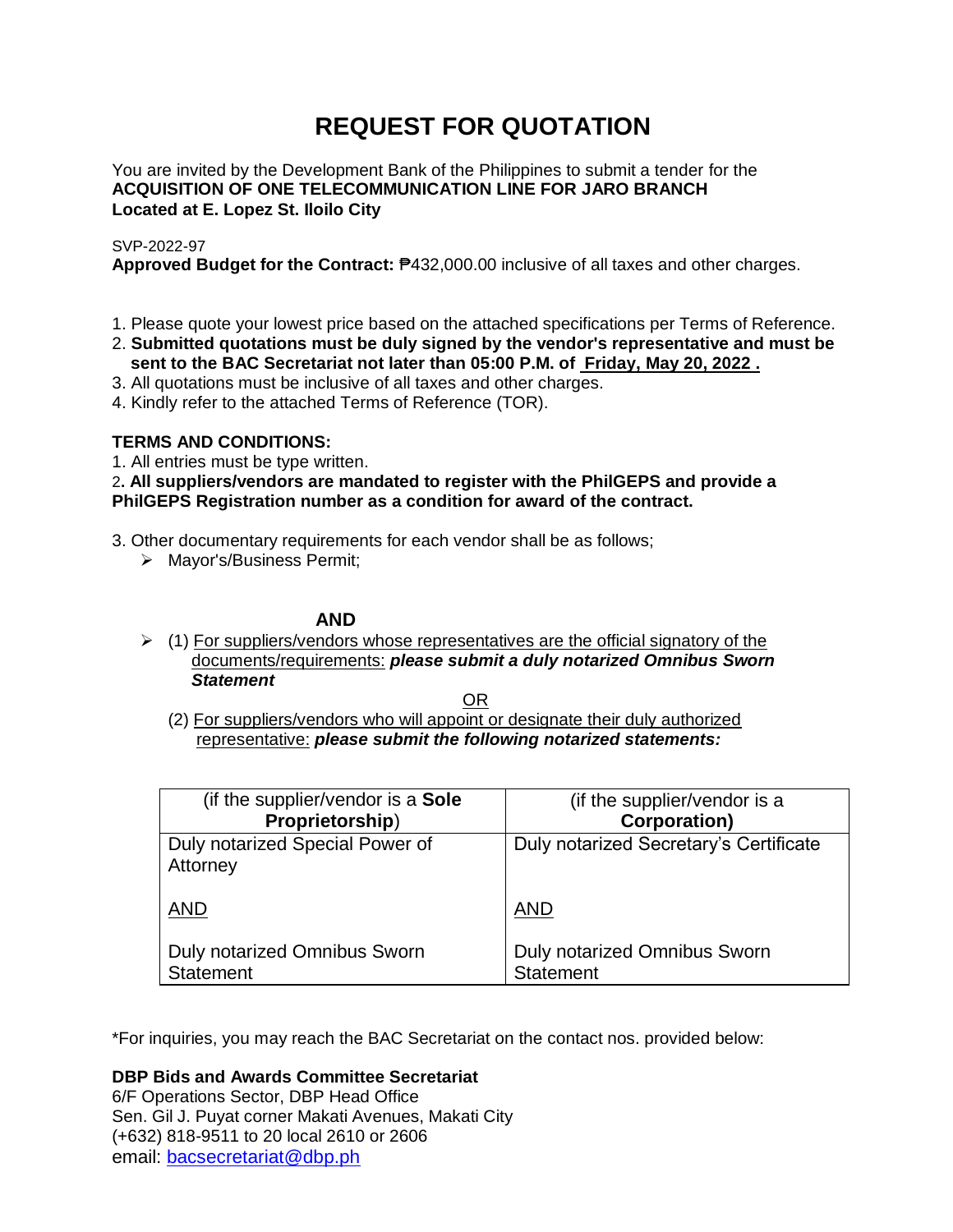#### **Annex A**

## ACQUISITION OF NEW, ADDITIONAL AND/OR REPLACEMENT TELECOMMUNICATION LINE/CONNECTIVITY SERVICE FOR THE DEVELOPMENT BANK OF THE PHILIPPINES (DBP)-**JARO BRANCH**

#### APPROVED BUDGET FOR THE CONTRACT: Php 432,000

### **TECHNICAL SPECIFICATIONS**

#### A. BACKGROUND

The telecommunication connectivity service (line) is for the connection of DBP online systems, services and facilities in any of the following DBP remote sites:

- A.1. Branch Office, including:
	- A.1.a. Lending Center
	- A.1.b. Cash Center
	- A.1.c. Branch-Lite Unit
- A.2. Automated Teller Machine (ATM)

#### **B. OBJECTIVE**

To acquire stable, reliable and secure telecommunication connectivity/line service to link DBP remote sites to the Head Office from an authorized and qualified telecommunication service provider (Telco).

#### C. COVERAGE OF THE CONTRACT

The contract will be for a one (1) year period starting from date of acceptance of service with the option for automatic renewal.

#### D. MINIMUM SPECIFICATIONS

- D.1. Connectivity/Line Service Availability
	- > The minimum availability of service is 99.6%.
- D.2. Connectivity/Line Specifications
- D.2.a. Branch Office ☑
	- D.2.a.i. Wired MPLS/VPN, Radio Last Mile with minimum of 10 Mbps bandwidth
	- D.2.a.ii. Inclusive network equipment, such as router and or router/modem, must not be on End-of-Life/End-of-Support status within the contract period
	- D.2.a.iii. Router must support GRE/mGRE tunneling and IP Security (ex. dynamic VPN) and SNMP
	- D.2.a.iv. DBP shall have the full access of the router
	- D.2.a.v. Provide near real time and historical link monitoring
- D.2.b. ATM Wired п
	- D.2.b.i. VPN connection at least 128 Kbps via MPLS
	- D.2.b.ii. Inclusive network equipment, such as router and or router/modem, must not be on End-of-Life/End-of-Support status within the contract period
	- D.2.b.iii. Support GRE tunneling and SNMP
	- D.2.b.iv. Provide near real time and historical link monitoring

Page 1 of 4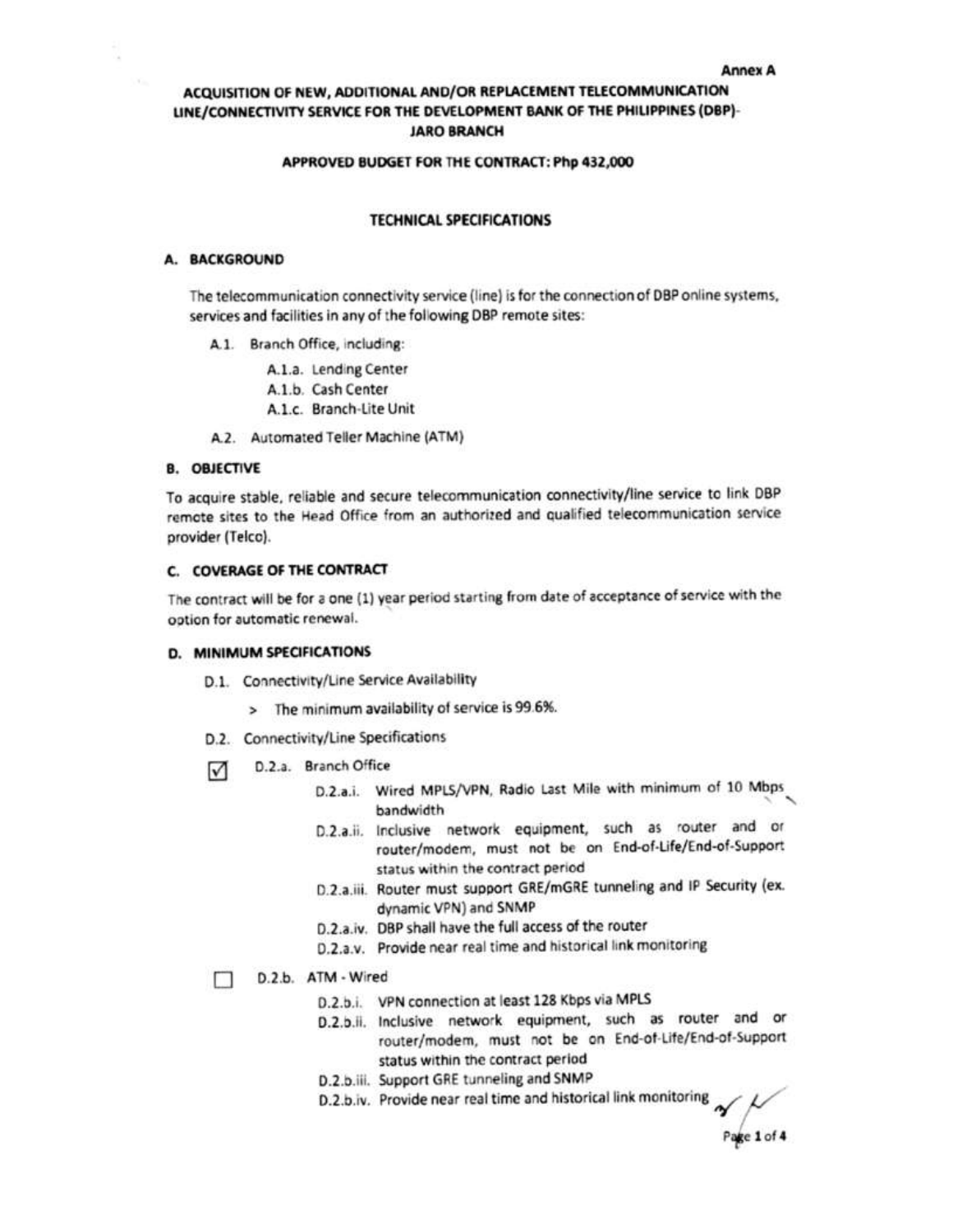#### D.2.c. ATM - Wireless

- D.2.c.i. Provide data transmission function by public GPRS/ GSM network or higher
- D.2.a.vi. Inclusive network equipment, such as router and or router/modem, must not be on End-of-Life/End-of-Support status within the contract period
- D.2.c.ii. Support GRE Tunneling and SNMP
- D.2.c.iii. Provide GUI access for local and remote management
- D.2.c.iv. Operate at -30"+75"C temperature
- D.2.c.v. Has LED status indication
- D.2.c.vi. Support RJ45 console port
- D.2.c.vii. Include: 1 power cord, 2 antennas, 1 console cable, 1 set documentation
- D.2.c.viii. Provide near real time and historical link monitoring.
- D.2.c.ix. Meet the average latency requirement of not greater than 200ms measured using the Ping utility or any similar mobile applications
- D.2.c.x. Meet signal requirement of not less than 2 bars measured using mobile or similar devices capable of said measurement
- D.2.c.xi. DBP shall have full access to the Modem/Router
- D.3. Support Services and Incident Management
	- D.3.a. The Telco shall provide 24 x 7 onsite, telephone and email support. For every service unavailability/downtime reported, the response time shall be within thirty (30) minutes.
	- D.3.b. Upon the occurrence of service unavailability/downtime, the Telco shall:
		- D.3.b.i. Conduct problem isolation/resolution and link restoration activities
		- D.3.b.ii. Notification via electronic mail (E-mail) and telephone within one (1) hour of the occurrence
		- D.3.b.iii. Minimum of twice a day status report to DBP via E-Mail
		- D.3.b.iv. Estimated time of arrival (ETA) if onsite activities required
		- D.3.b.v. Estimated time of resolution (ETR)
		- D.3.b.vi. Root cause
		- D.3.b.vii. Comply with DBP policies on security and confidentiality during support services.
	- D.3.c. The Telco shall submit an incident report stating the reason/s for the outage and detailing the steps undertaken to resolve a particular problem upon DBP's request.
- D.4. Service Performance Review
	- > The Telco shall conduct a performance review session at least once every quarter of a year

## E. TELECOMMUNICATION CONNECTIVITY/LINE REQUIREMENT CLASSIFICATION

The primary objective of the following provisions is to have multiple Telcos per site, providing service redundancy, high availability and avoiding single point of failure.

- E.1. New Telecommunication Line Requirement
	- **E.1.a.** Covered Sites
		- > New remotes sites

Page 2 of 4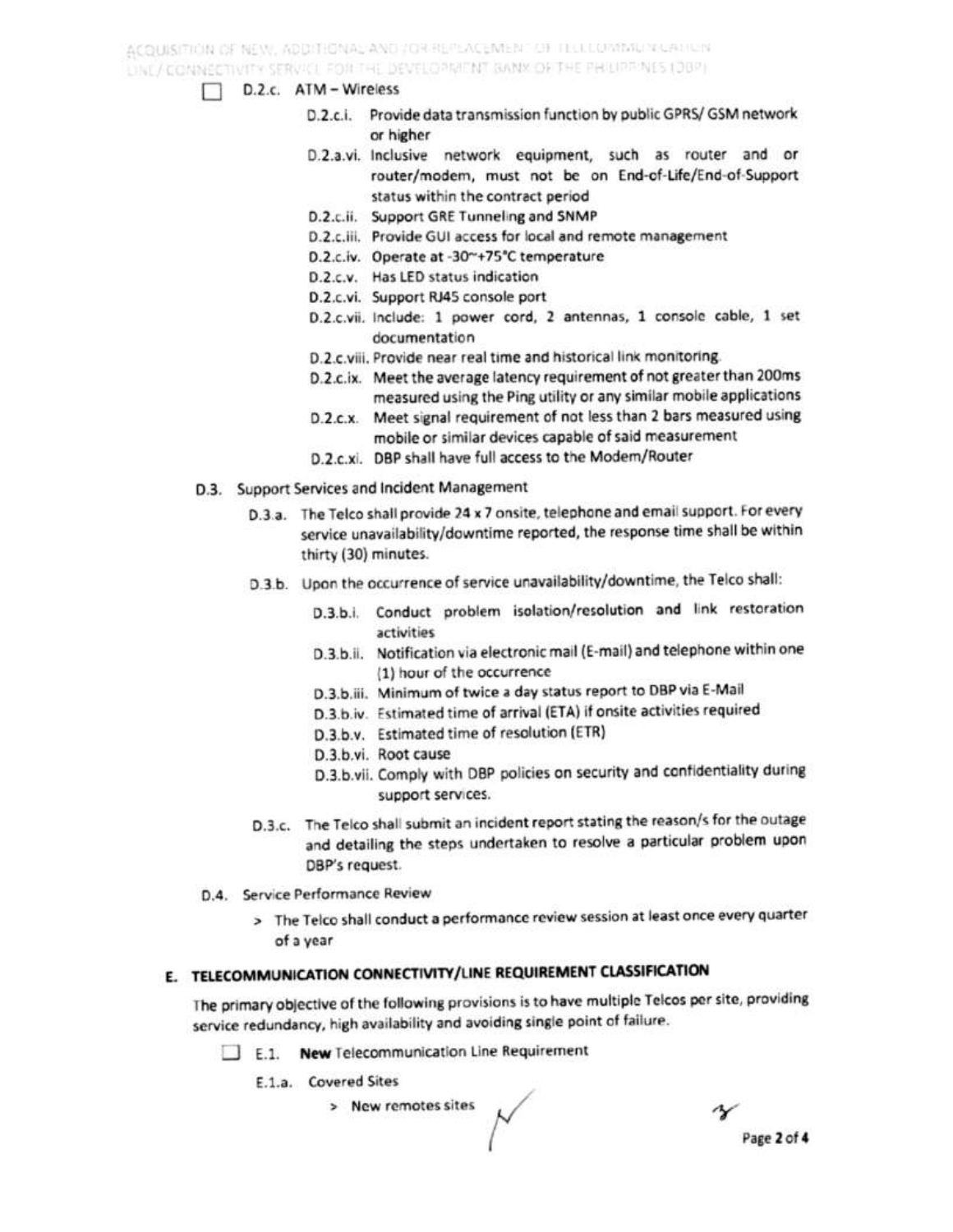ACQUISITION OF NEW, ADDITIONAL AND YOR REPLACEMENT OF TELECOMMUNICATION LINE/CONNICTIVITY SERVICE FOR THE DEVELOPMENT BANK OF THE PHILLEP NES (DBP)

## E.1.b. Telco Selection Criteria

- > Telecommunication Line for Branch Office
	- E.1.b.i. Two (2) different Telcos (Telco A and Telco B) shall be selected
	- E.1.b.ii. Telco A is the lowest (winning) provider
	- E.1.b.iii. Telco B is the second lowest provider
- > Telecommunication Line for Additional ATM Facility of a Branch Office
	- E.1.b.iv. The Telco must be different from the one which has the majority or most of the telecommunication connectivity services provided for the ATM/s of that Branch Office
- E.2. Additional Telecommunication Line Requirement
	- E.2.a. Covered Sites
		- > For existing sites with existing telecommunication line/s
	- E.2.b. Telco Exception
		- > The Telco/s of the existing line/s servicing the site shall not be invited and will not be allowed to participate
- M E.3. Replacement Telecommunication Line Requirement
	- E.3.a. Covered Sites
		- > For existing sites with existing telecommunication line/s
	- E.3.b. Telco Exception
		- E.3.b.i. For Telco Redundancy Replacement
			- > The Telco of the existing line/s servicing the site including the one to be replaced shall not be invited and will not be allowed to participate
		- E.3.b.ii. Replacement for the Purpose of Telecommunication Line Capacity (Bandwidth) Upgrade
			- > The Telco of the other existing line/s servicing the site (i.e., other than the one to be replaced) shall not be invited and will not be allowed to participate
		- E.3.b.iii. For Wireless to Wired Facility Replacement
			- > The Telco of the other existing line/s servicing the site (i.e., other than the one to be replaced) shall not be invited and will not be allowed to participate

## F. DISCONTINUANCE OF SERVICE

DBP can opt to discontinue the service within the contract period without pre-termination fee/s, if the Telco provider fails to meet the required minimum availability of service, specified in item D.1, for three (3) consecutive months (3-strike rule)

G. PAYMENT

The payment shall be in a monthly basis every after the service acceptance.